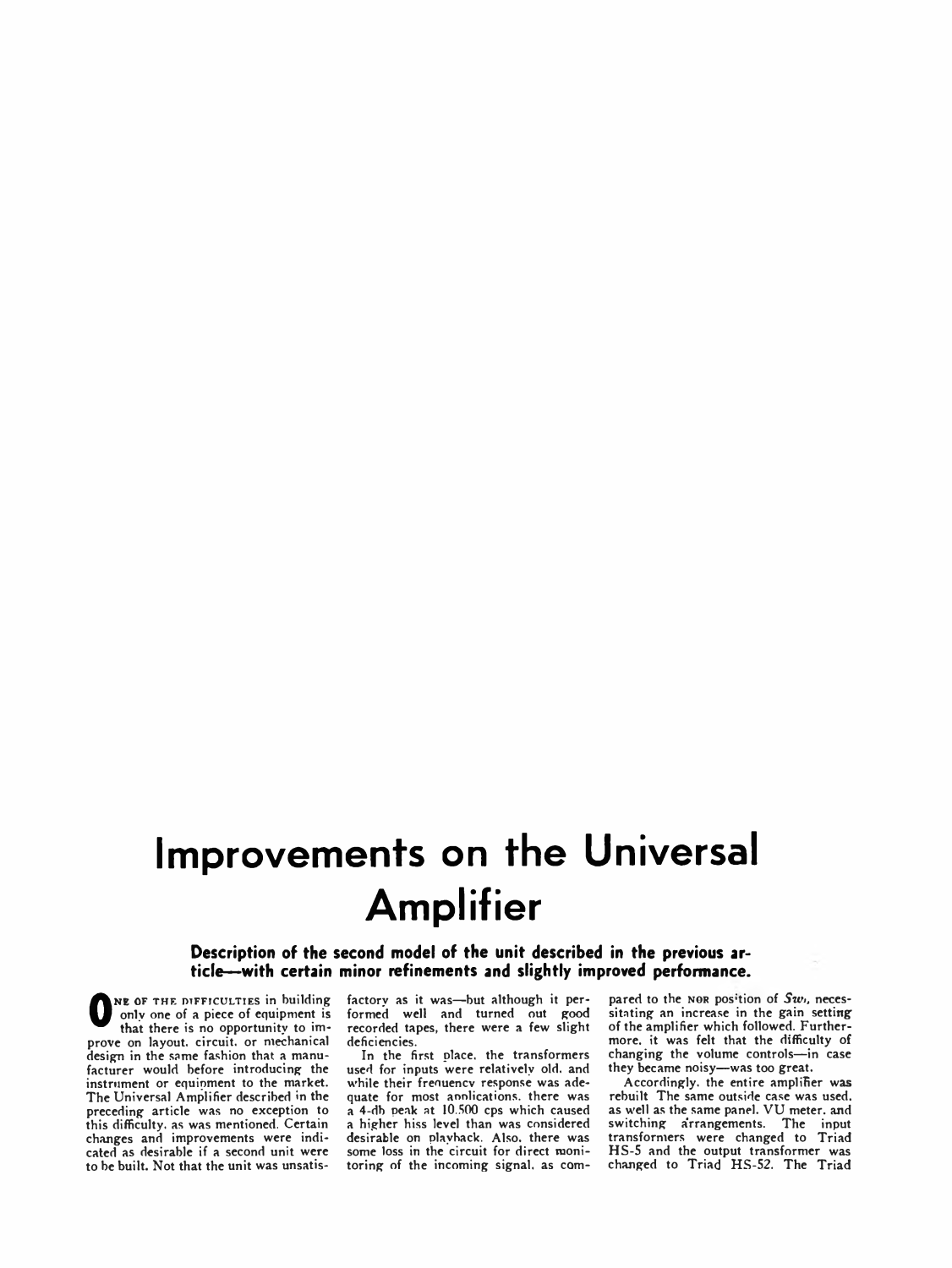HS-5 transformers were designed to work from a 30/50-ohm microphone into a grid; frequency response is extended, and the amplifier is now free of the hiss level which accompanied the first model. This was not considered too troublesome at the time of the first articles on this amplifier, because it was felt that very few who might wish to duplicate the unit would go to the expense or trouble of obtaining the Western Electric transformers specified for the input circuits.

All three of the Triad transformers are mounted in the same size of case, and the total chassis space required was somewhat less than with the three previously employed. This permitted the use of a 4-section electrolytic capacitor for plate-supply decoupling and for bypass across the cathode resistor of the output stage, since space enough for this capacitor (a Cornell-Dubilier UP-22245C) was available along the rear of the chassis. The feedback capacitor *Cn* is mounted between the output transformer and the filter capacitor.

With all of the transformers and these two capacitors mounted along the rear of the chassis, space was available for the mounting of the tubes in a row, thus making it possible to locate all six of them on a single rubber-mounted aluminum channel, basically similar to that used for the first four tubes in the original construction. The resistors and capacitors related to the tubes are mounted on a resistor board which is spaced about  $1/4$  in. below the socket terminals. This resistor board was made up from a punched phenolic strip and a number of terminals supplied by NAALD. With these terminals and the punched strips, and using the small staking tool designed for applying them, it is possible to make up any kind of terminal strip desired. For this particular application, a total of 31 resistors and capacitors are mounted on a single strip just below the tube sockets, thus making for short leads from the socket terminals to the associated components.

The volume controls are mounted on two brackets—one holding *Ru,* and the other holding  $R_1$  and the inclusive control, *Ru.* Short flexible shafts are used between the knobs and the controls with panel bearings and shaft extensions used at the panel to provide a good bearing for the knob shafts. The flexible shafts can be seen in *Fig.* 3.

The principal change in circuitry is in the cathode-follower section, *Vi* in the original circuit, and  $V_{\bullet\prime}$  and  $V_{\bullet}$  in the revised arrangement. This provides some additional gain so that when the unit is used with a home radio system, the output at terminal 3 of  $J<sub>t</sub>$  is at the same level as the signal fed into terminal 2—the loop circuit between the FM tuner and the remainder of the system. One section of the 12AU7 is employed as an amplifier, with about 10 db of gain; the other section is a cathode follower, and feeds the signal out at a low impedance.  $J_{\theta}$ has been added, with the voltage divider  $R_{\theta}$  and  $R_{\theta}$ , so that an ordinary patch cord may be inserted between  $J_{\theta}$  and  $J_{\theta}$ 



cord may be inserted between *J<sub>u</sub>* and *J<sub>k</sub>* Fig. 1. Revised schematic for the second model of the Universal Amplifier. Principal changes<br>to permit the use of the amplifier as an are in equalizing circuits and in monitor are in equalizing circuits and in monitor output circuit for playback channel.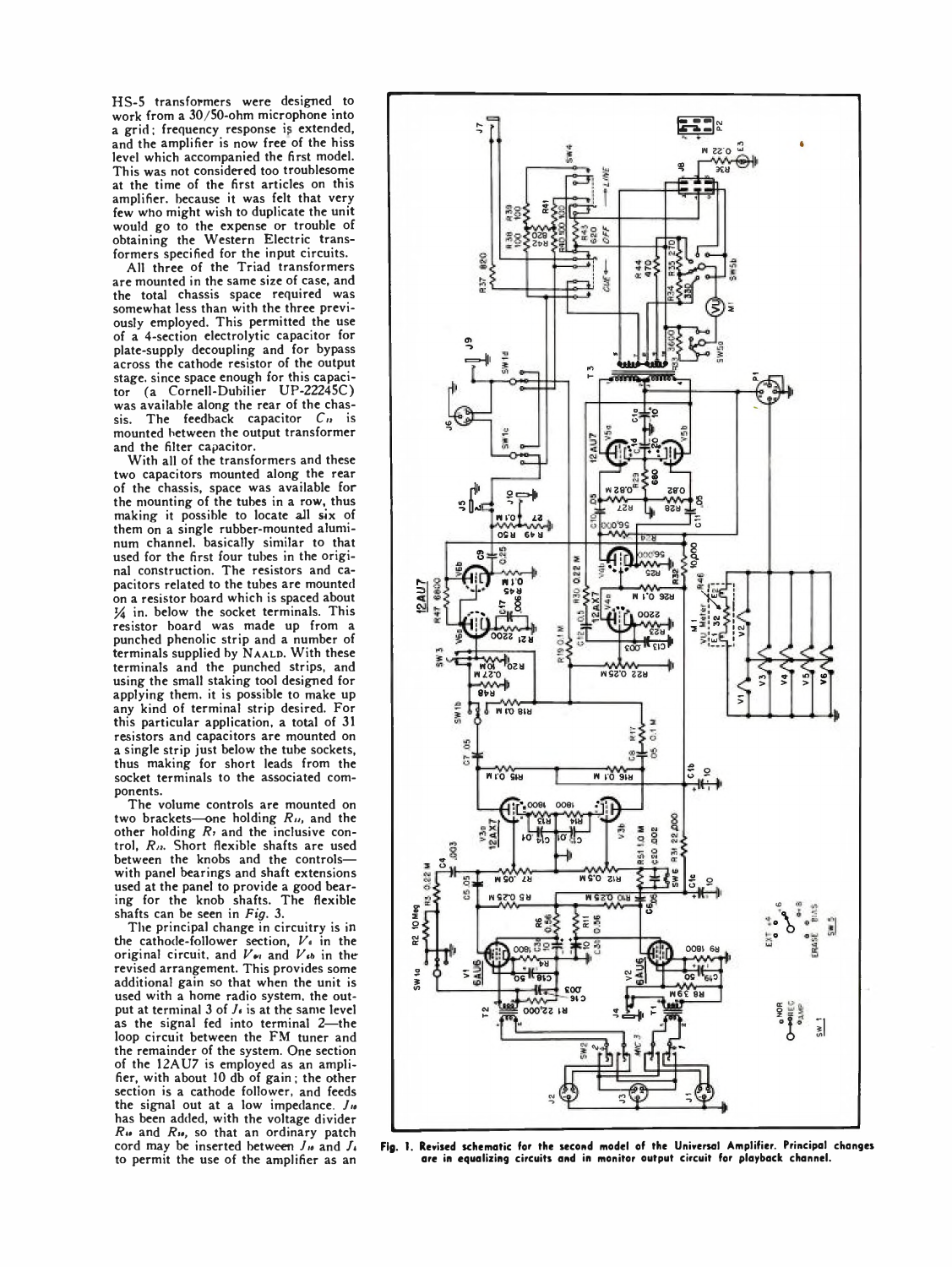

Fig. 2. View of chassis removed from case to show new transformers, 4-section filter copacitor, and mounting of selector switch. Chassis design is essentially the same as in the first model, but all six tubes are now located on rubber-mounted channel strip.

artificial reverberation generator. Performance is somewhat improved, and the level available at  $J<sub>w</sub>$  is just sufficient for convenient operation of the gain control, *Rn.* Note that the voltage divider consists of a 0.1-meg resistor and a *27-ohm* resistor, which provides only a very small portion of the total output signal at the cathode of  $V_{sb}$  for feeding back into the circuit on the grid of  $V_{\ell}$ .

One other refinement in the circuit is the addition of a dialogue equalizer between the plate of *Vi* and the gain control of the microphone channel. This equalizer consists of  $R_{ij}$  and  $C_{ij}$ , and serves to reduce the gain approximately 10 db at 100 cps, with a gradual slope up to normal gain at 500 cps.

The use of a 12AU7 instead of the 5879 in the monitor circuit changes the requirements of the heater circuit somewhat, and the new wiring is shown in *Fig.* 1. The VU meter lights were changed to No. 47's, and the resistor between them in the meter case was increased to 32 ohms to reduce the illumination to a suitable intensity.

The basic construction plan is the same as in the original model—minor changes being made to accommodate the components used in the improved version. The 4-section filter capacitor is mounted directly on the chassis in holes punched, drilled, and filed by hand —rather than on a standard phenolic mounting wafer—in order to save space.

The 2-section capacitor C<sub>no</sub> and C<sub>3b</sub> is mounted on the right side apron of the chassis just behind the front panel as shown in *Fig.* 3. The two cathode bypass capacitors  $\tilde{C}_{\mu}$  and  $C_{\mu}$  are mounted on the resistor board, and are C-D BBR 50-6 capacitors,  $50 \mu f$  at 6 volts, and quite small.

The components of the dialogue equalizer, *Rn* and *Cm,* are mounted directly on Swe, and the components of the tape playback equalizer are mounted on a small resistor board just above the dialogue equalizer switch. By using two Mallory extension bushings, *Swi* has been lowered to a position where the terminals are about flush with the chassis deck. A small resistor board, located between *R\** and *Rn* and mounted on the bracket which holds the two pots, provides for  $R_n$ ,  $R_n$ , and  $R_n$ , the mixer network, as well as for  $R_{\theta}$ ,  $R_{\theta}$  connects directly from one of the terminals of the capacitor  $C_0$  to the ungrounded end of *Rn. Ru* is connected directly from terminal 4 of the output transformer to a terminal of C».

A small shield made of tin was required to eliminate all traces of oscillation due to the proximity of  $J_k$  and  $J_k$ . Before this shield was installed, the amplifier would go into oscillation when *Rn* was turned up past 50 per cent rotation. The shield eliminated the trouble completely.

The new model has all of the operating conveniences of the original, together with improved frequency response and the added advantage of the dialogue equalizer on the microphone channel. If necessary, a similar equalizer could be wired into the second channel, but the writer's requirements have not made it necessary yet. Perhaps that will come in the third version—although to date there have been no indications that this second model will be rebuilt.





Fig. 3 (left). Bottom view of second model of the amplifier to show placement of volume controls and short flexible shafts from knobs on panel to the controls. This permits considerably shorter leads<br>from the tube-maunting channel and the associated circuits to the<br>controls, with appreciably less need for equalization to maintain high-<br>frequency response show placement of tube channel on which all six tubes are mounted.